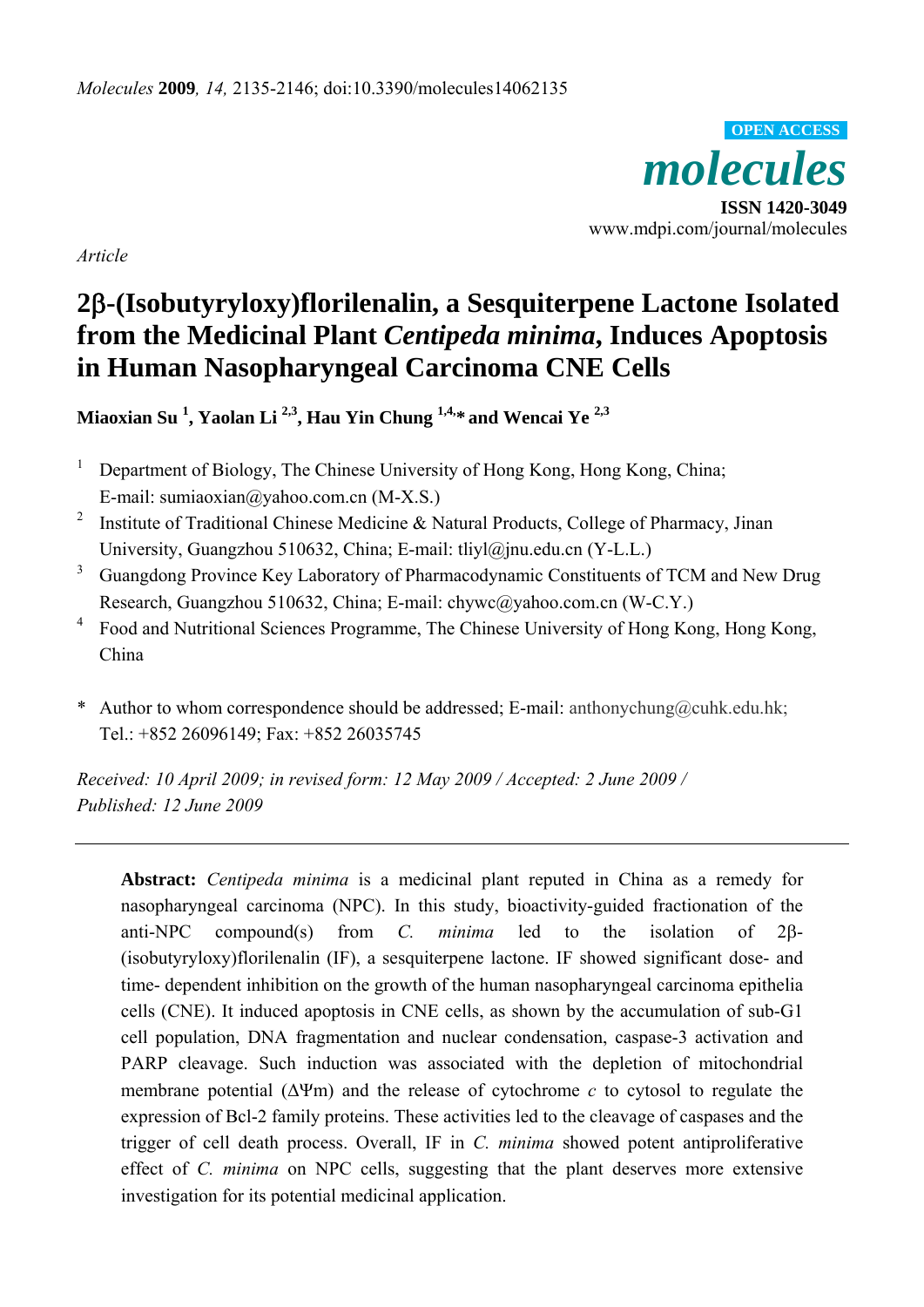#### **1. Introduction**

*Centipeda minima* (L.) A. Br. (Compositae) is an annual plant distributed throughout high humidity geographic locations throughout China, Korea, Japan, India, Malaysia and Oceania [1]. Six *Centipeda* species are known, but only *C. minima* grows in China [1]. The whole plant, which is harvested during its anthesis in both summer and autumn, has pharmaceutical applications [2]. Based on the record in the Pharmacopoeia of China [2], the dried herb is used to treat nasal allergies, rhinitis and sinusitis, coughs and headaches. In addition, it is used in the Chinese folk medicine to treat nasopharyngeal carcinoma (NPC) [3,4]. Recent pharmacological interest has focused on its anti-allergy and antibacterial effects [5-8]. Phytochemical studies of its composition have led to the identification of a number of terpenes, including sesquiterpene lactones and triterpenes [5,6,9]. The former class contained the major active constituents contributing to the anti-allergy and anti-bacterial activities of the herb. Despite increasing evidence demonstrates the anticancer potential of sesquiterpene lactones [10], there is a paucity of information [11] on the anticancer activities of sesquiterpene lactones in *C. minima*. Besides, both the anti-nasopharyngeal carcinoma potential and the potent constituents of *C. minima* remain elusive.

The objectives of this study were to isolate and identify the active principal(s) in *C. minima* based on bioactivity-guided fractionation using human nasopharyngeal carcinoma epithelia cells (CNE) as the target and elucidate the underlying mechanism leading to the cell death.

## **2. Results and Discussion**

In this study, an MTT assay, which is based on the ability of a mitochondrial dehydrogenase enzyme from viable cells to cleave the tetrazolium rings of the pale yellow MTT and form a dark blue formazan crystals, was employed to screen the inhibitory effects of both aqueous and ethanolic extracts from *C. minima* on CNE cells. Results showed that CNE cells were more susceptible to the ethanolic extract than to the aqueous one (Scheme 1). The  $IC_{50}$  value of the ethanolic extract was 25.4  $\mu$ g/mL, whereas that of the aqueous one was much larger ( $>$ 250  $\mu$ g/mL). As the crude ethanolic extract was more potent, it was further fractionated with organic solvents of different polarities. The inhibitory effects of the fractions on the CNE cells increased as polarity of the solvents decreased and the hexane fraction, having the lowest polarity, was found to be the most potent. The corresponding  $IC_{50}$  values of the hexane, EtOAc, butanol fractions and the residue on the CNE cells were found to be 21.2, 35.9, 82.8 and >100 µg/mL, respectively. Normal human skin Hs68 cells were weakly affected by the extracts and fractions.

As the hexane fraction was the most effective, it was subjected to further fractionation to search for the active principal(s). This led to the purification of 2β-(isobutyryloxy)-florilenalin (IF), a sesquiterpene lactone (Figure 1), and its positive identification by spectroscopic methods and comparison with the published data in literature [9].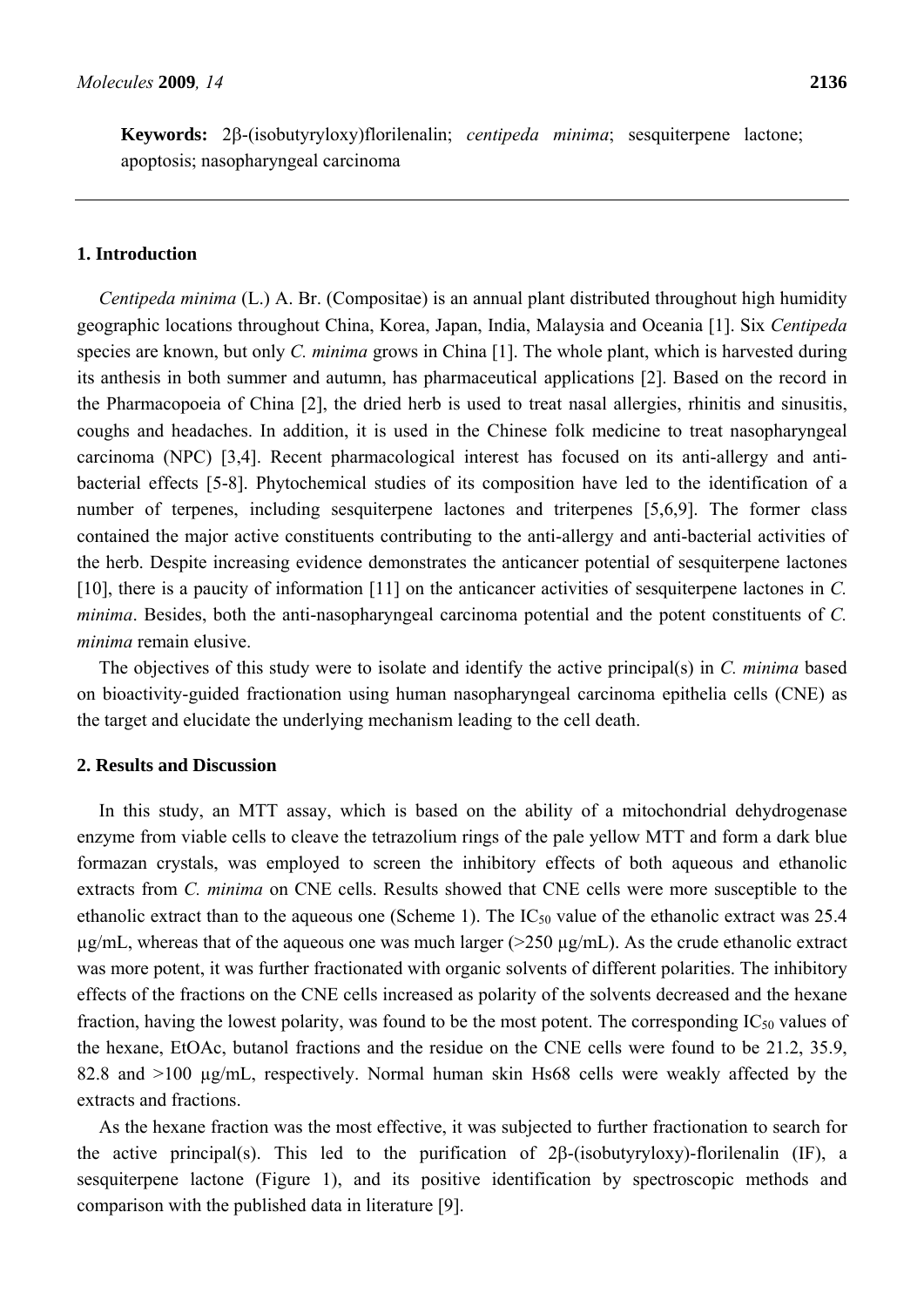**Scheme 1.** Summary of the bioactivity-guided isolation of *Centipeda minima* by using CNE (human nasopharyngeal cancer cells) and Hs68 (human normal skin cells) cells at 72 h treatment. <sup>a</sup> Inhibition concentration (IC<sub>50</sub>) value in  $\mu$ g/mL. <sup>b</sup> not determined.



**Figure 1.** Chemical structure of IF isolated from *Centipeda minima*.



Sesquiterpene lactones, most widely distributed within the *Compositae*, have received considerable attention for their anticancer properties [10]. The highly electrophilic  $\alpha, \beta$ -unsaturated carbonyl structures, such as the  $\alpha$ -methylene-γ-lactone ring and the  $\alpha$ ,  $\beta$ -unsaturated cyclopentenone, are considered as the general bioactive functional groups in sesquiterpene lactones [10], as they allow the structures to interact rapidly with the nucleophilic sites of biological molecules in a Michael-type addition. Covalent binding of sesquiterpene lactones to free sulfhydryl groups in proteins is possible and may interfere with the normal protein function. Besides, alkylation with the DNA molecules presents a potential molecular cytotoxicity for cells [12]. Previous phytochemical studies of *C. minima* have identified more than ten sesquiterpene lactones which are all pseudo-guanianolide or guaianolide types [5-7,9,13]. Among them, 6-*O*-angeloylenolin, a sesquiterpene lactone containing an α,β-unsaturated cyclopentenone, isolated from *C. minima* was reported to induce apoptosis in HL-60 cells *in vitro* and inhibit the solid cancer growth in Lewis lung cancer xenograft model [11]. IF, isolated in this study, contains a bioactive functional group of sesquiterpene lactone, the α-methylene-γ-lactone ring. This led to our deduction that IF might possess similar apoptotic activity. However, other than a report on the sensitivity Gram-positive bacteria [8], no other information has reported such activity in IF.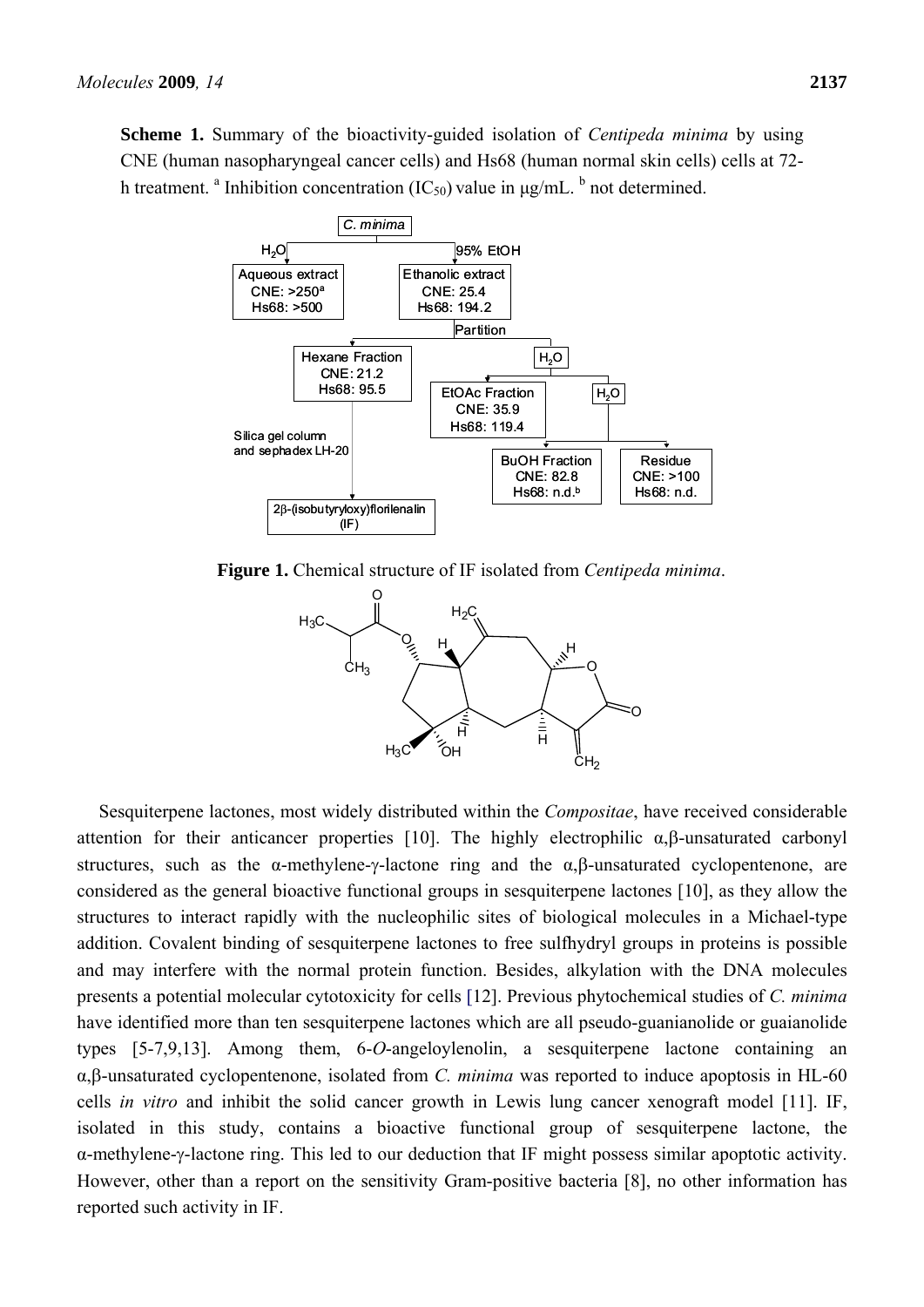In the present study, the MTT results showed that IF exhibited significant dose- and timedependent effects on the growth of CNE cells, with  $IC_{50}$  values of 25.6 (24 h), 8.1 (48 h) and 3.1 μg/mL (72 h), respectively (Figure 2a). Despite its potency in CNE cells, IF exerted lower inhibitory effect on the normal Hs68 cells with an  $IC_{50}$  value larger than 50  $\mu$ g/mL at 72-h treatment (Figure 2b). Similar dose-dependent inhibitory effect was observed in the ELISA-BrdU assay for 24-h incubation, which is based on the incorporation of the pyrimidine analogue BrdU instead of thymidine into the DNA of proliferating cells (Figure 2c). Lactate dehydrogenase (LDH) is a stable cytoplasmic enzyme present in cells and rapidly released into the cell culture supernatant upon damage of the plasma membrane. Hence, the activity of LDH correlates to the number of lysed cells. In this study, no significant cytotoxic effects on both CNE and Hs68 cells were found when the leakage of LDH into the cell medium was evaluated (Figure 2d).

**Figure 2.** Effects of IF on the growth of CNE and Hs68 cells. (a) Effect of IF on the viability of CNE cells at 24-, 48-, 72-h treatments evaluated by MTT assay. (b) Effect of IF on the viability of Hs68 normal cells at 72-h treatment evaluated by MTT assay. (c) Effect of IF on the proliferation of CNE cells at 24-h treatment evaluated by BrdU assay. (d) Cytotoxic effects of IF on CNE and Hs68 cells at 24-h treatment evaluated by LDH assay. Each value represents the mean of three independent experiments. Difference between treatments and control with  $p < 0.05$  (\*) was considered statistically significant.



As IF demonstrated strong antiproliferative effect on the CNE cells, its underlying mode of action was investigated. Apoptotic cells, which have a decreased content of DNA when compared to living cells, will have a hypo-diploid DNA content (sub-G1 phase) when analyzed in a flow cytometer after staining with propidium iodide (PI). Therefore, DNA cell cycle analysis of CNE cells treated with IF was carried out. Results showed that the accumulation of cells in the sub-G1 phase significantly increased in a dose-dependent way (Figure 4a), suggesting apoptosis was induced by IF. The sub-G1 cell populations were 7.3  $\pm$  2.4, 9.1  $\pm$  3.3, 15.9  $\pm$  3.8, 66.1  $\pm$  10.9 and 80.5  $\pm$  2.8% with IF concentrations of 0, 1.56, 3.12, 6.25 and 12.5 µg/mL, respectively. Additional confirmations of apoptosis in the presence of IF were from the measurements of three other apoptotic markers including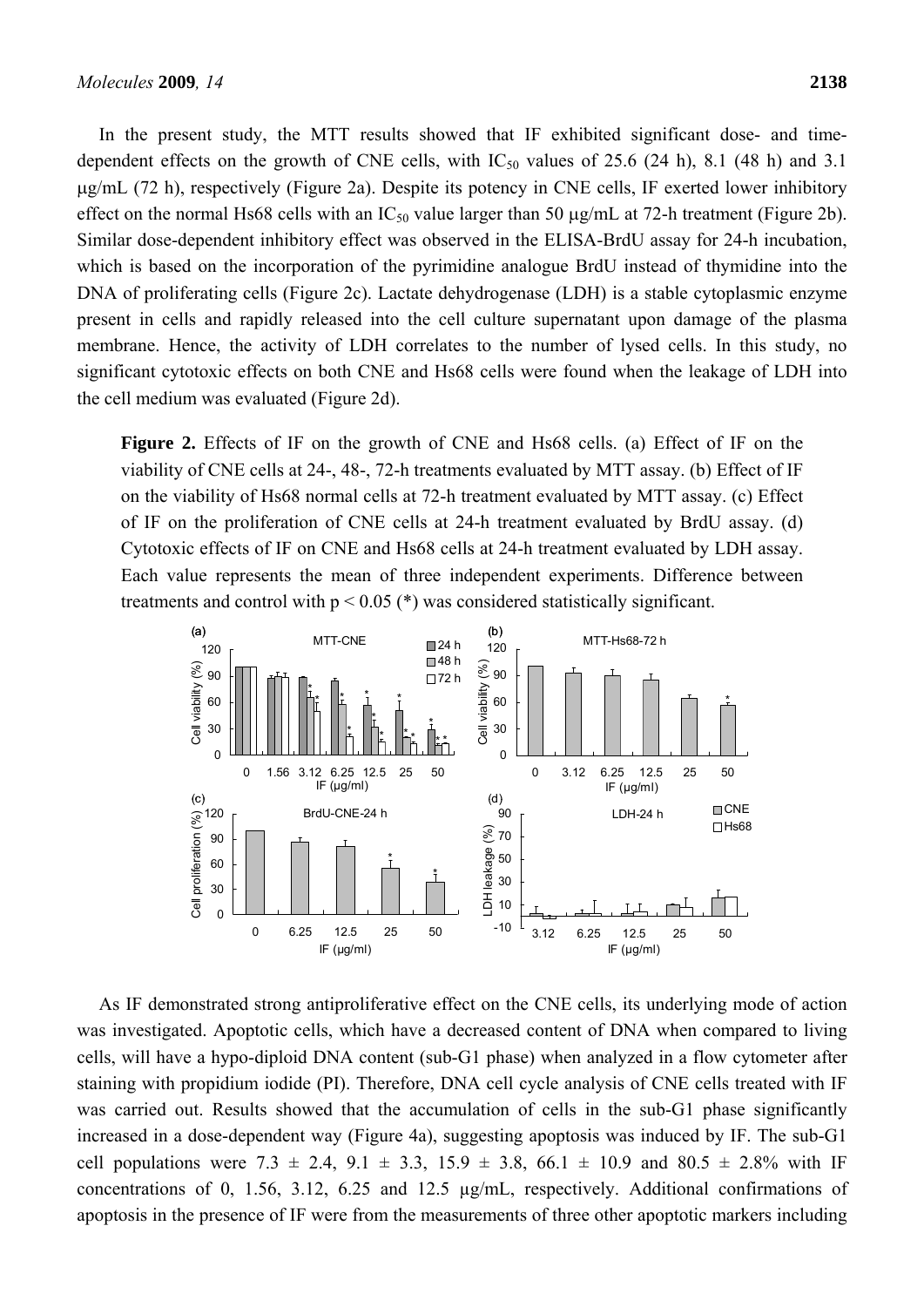DNA fragmentation, caspase-3 activation, and PARP cleavage (Figures 3b-3d). Irregularity in shape and cellular detachment in the treated CNE cells (12.5 μg/mL of IF) were observed under a phasecontrast microscopy (Figure 3b). Similarly, DNA fragmentation and nuclear condensation were observed in the treated CNE cells (12.5 μg/mL of IF) after DAPI staining. Our data also revealed that IF induced significant dose-dependent increase in caspase-3 activity in CNE cells after 72-h treatment (Figure 3c). Additionally, cleavage of PARP with treated cells undergoing apoptosis resulted in the presence of an 89 kDa fragment (Figure 3d). These results proved strongly that IF induced apoptosis in CNE cells.

**Figure 3.** Apoptosis induction of IF in CNE cells at 72-h treatment. (a) Effect of IF on cell cycle distribution analyzed by flow cytometry. (b) Effect of IF on the morphology of CNE cells. Morphology (upper): phase-contrast microscopy. DAPI (lower): fluorescence microscopy. (c) Activation of caspase by IF. (d) IF induced PARP cleavage. Each value represents the mean of three independent experiments. Difference between treatments and control with  $p < 0.05$  (\*) was considered statistically significant.



Caspases are a family of cystein-dependent asparate-directed proteases that act as important regulators in apoptosis cascade. They are important components in the two apoptotic pathways, namely, the extrinsic and the intrinsic pathways [14]. Similar to the proteolytic cleavage of PARP, the two downstream effectors, namely caspase-3 and -7, were cleaved to become the active forms (Figure 5). Caspase-8 is regarded as the key initiator in the extrinsic pathway. Figure 4 shows that the level of procaspase-8 was significantly reduced at the concentration of 12.5 μg/mL, whereas the cleaved product, caspase-8, was also found. Caspase-9 is the central initiator in the intrinsic pathway. Dosedependent cleavage of procaspase-9 was observed. These results indicated that both the extrinsic and intrinsic apoptotic pathways were activated in the presence of IF.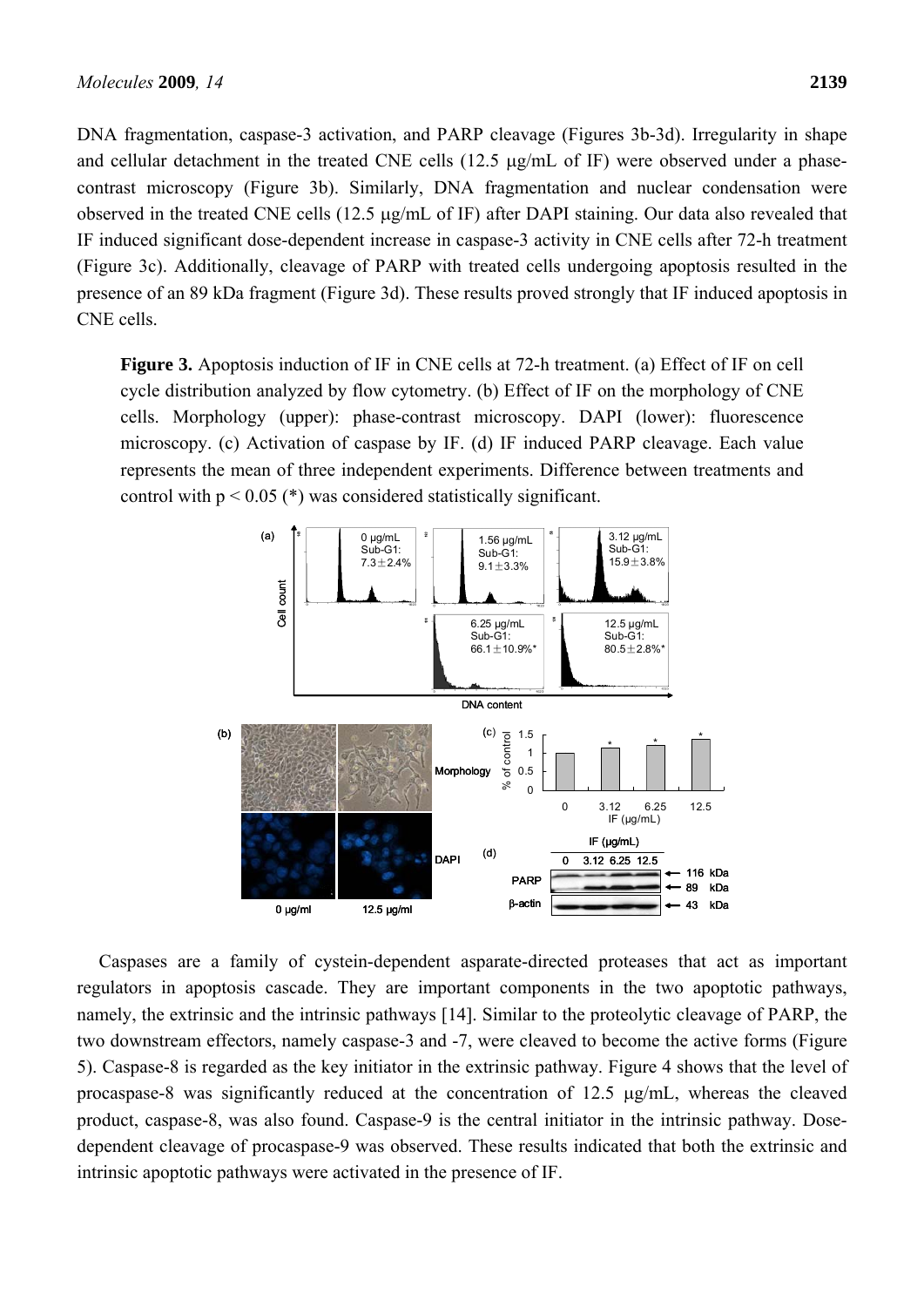

treatment. β-actin was used as the loading control. Results were representatives of three

Mitochondria play a crucial role in the apoptotic cascade by serving as a convergent center of apoptotic signals originated from both the extrinsic and intrinsic pathways [15]. Depletion of  $Δ\Psi$ m causes the opening of the mitochondria permeability transition pore, which leads to the release of apoptogenic factors, such as cytochrome *c* in the apoptotic cascade, and activation of caspases [16]. Figure 5a showed that IF induced dose-dependent depletion of ΔΨm in CNE cells while Figure 5b showed a dose-dependent increase of cytochrome *c* in the cytosol in the presence of IF.

Tightly mediating the mitochondrial apoptotic pathway are three groups of Bcl-2 family proteins, namely, (i) Bcl-2-like survival factors which act as anti-apoptotic proteins including Bcl-2 and Bcl-xL; (ii) Bax-like death factors which serve as pro-apoptotic proteins including Bax and finally (iii) BH3 only death factors which are pro-apoptotic protein, such as Bad and Bim [17]. In response to an apoptotic stress, the BH3-only proteins were activated and interacted with Bcl-2-like survival factors on the outer mitochondrial membrane. Such interaction triggered the release of Bax-like pro-apoptotic factors which underwent a conformational change and inserted themselves into the outer mitochondrial membrane. Such insertion induced membrane permeabilization and the release of caspase-activating and other pro-apoptotic factors [18]. From the net ratio between the pro- and anti- apoptotic proteins, cells undergone apoptosis can be deduced. Our results showed that IF increased the expression of proapoptotic proteins, including Bax, Bad, Bim, Bik and Bmf, but decreased the expression of antiapoptotic proteins such as Bcl-2, Bcl-xL and Mcl-1 when its concentration levels increased (Figure 6c). These observations implied that the net ratio of the two types of proteins shifted in favor of apoptosis. It was reported that Bcl-2 was detected in most samples (80%) of undifferentiated nasopharyngeal carcinoma NPC [19]. Also, the expression of Bcl-2 protein was significantly higher in NPC tissues than in both the normal noncancerous nasopharyngeal epithelia (NPE) and hyperplasic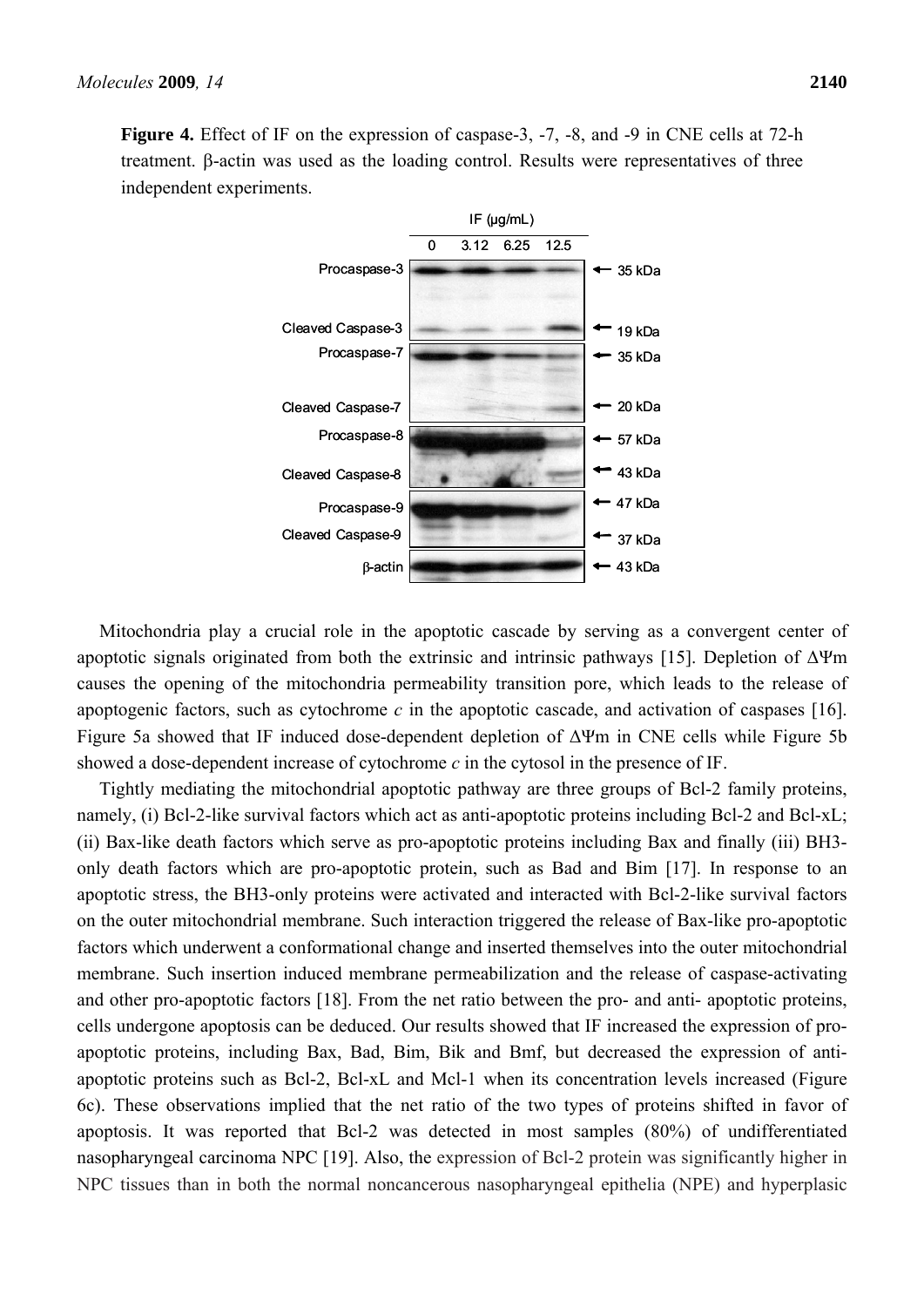NPE [20]. However, significant down-regulation of Bcl-2 in CNE cells in the presence of IF was observed in our investigation which suggested that IF was effective in controlling the NPC.

**Figure 5.** Effect of IF on mitochondria and the related protein expression in CNE cells at 72-h treatment. (a) Effect of IF on mitochondrial membrane potential  $(\Delta \Psi m)$ . Each value represents the mean of three independent experiments. Difference between treatments and control with  $p \leq 0.05$  (\*) was considered statistically significant. (b) The level of cytochrome *c* in the cytosol. (c) Effect of IF on the expression of Bcl-2 family proteins. βactin was used as the loading control. Results were representatives of three independent experiments.



# **3. Conclusions**

In conclusion, the phytochemical in *C. minima* that possessed strong antiproliferative effect on the human nasopharyngeal carcinoma CNE cells is 2β-(isobutyryloxy)florilenalin (IF), a sesquiterpene lactone. Both extrinsic and intrinsic apoptotic pathways were involved in its action. In the extrinsic pathway, IF activated caspase-8, which further induced the activation of caspase-3 and -7. In the intrinsic pathway, IF regulated the levels of Bcl-2 family proteins, followed by depletion of mitochondrial membrane potential (ΔΨm), the release of cytochrome *c* to the cytosol, the activation of caspase-9 and other downstream caspases, and finally the induction of apoptosis. Such activities as a result of the presence of IF may imply that *C. minima* deserves more extensive investigation for its potential medicinal application in the treatment of NPC and other cancers.

# **4. Experimental**

# *4.1. General*

MTT dye [3-(4,5-dimethylthiazol-2-yl)-2,5-diphenyl tetrazolium bromide)], RPMI-1640 medium, propidium iodide (PI), 4',6-diamidino-2-phenylindole (DAPI) and 5,5',6,6'-tetrachloro-1,1',3,3' tetraethylbenzimidazolcarbocyanine iodide (JC-1) were purchased from Sigma (St. Louis, MO, USA); DMEM medium and fetal bovine serum (FBS) were obtained from Gibco (Rockville, MD, USA);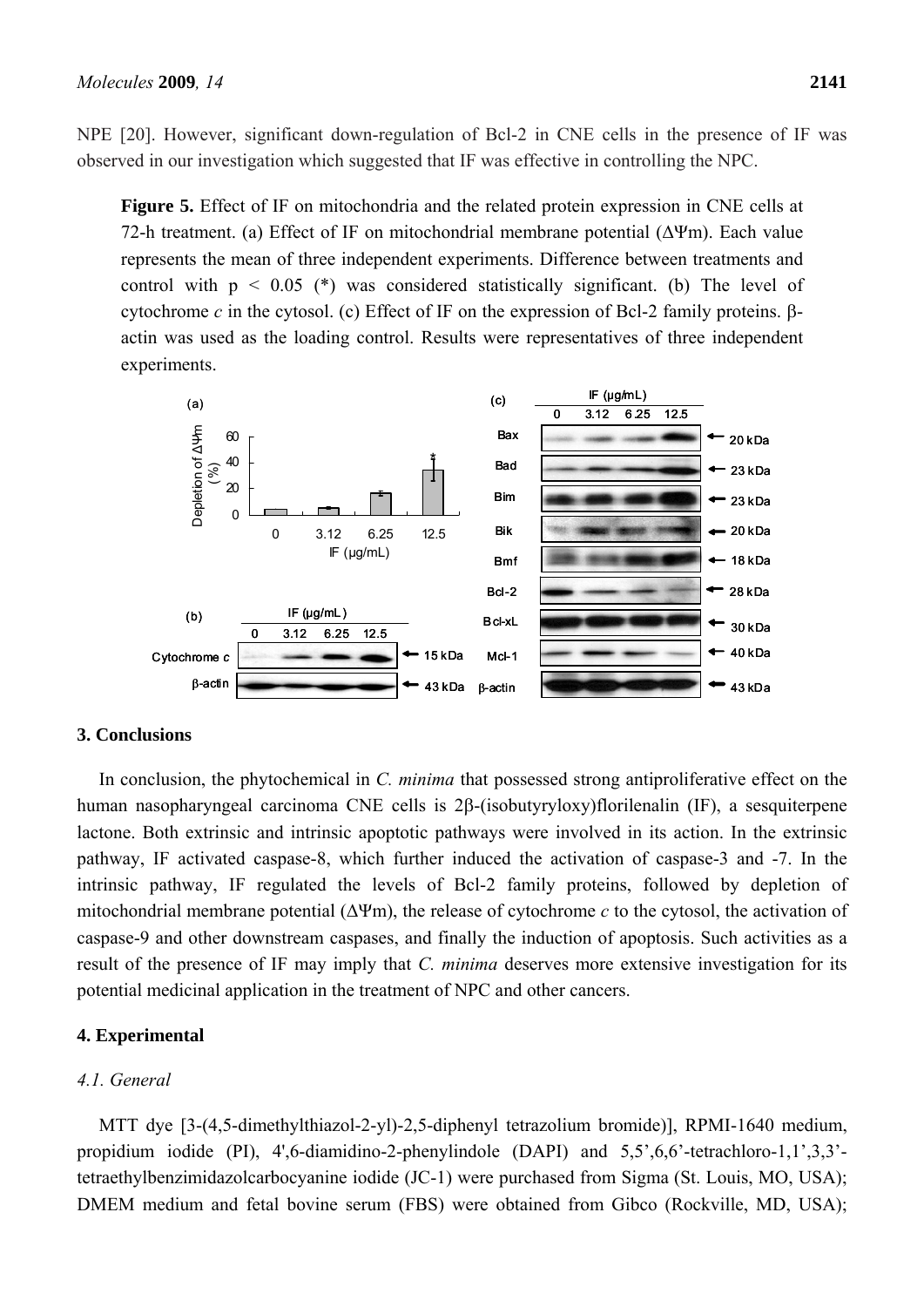ELISA-BrdU chemiluminescence assay kit, cytotoxicity detection kit and complete™ protease inhibitor cocktail were purchased from Roche (Germany); Bradford reagent were purchased from Bio-Rad (Hercules, CA, USA); Caspase-3 substrate (Ac-Asp-Glu-Val-Asp-*p*NA) was purchased from Calbiochem (Germany); Anticaspase-3, anticaspase-7, anticaspse-8, anticaspase-9, anti-PARP [poly(ADP-ribose) polymerase], anti-Bax, anti-Bad, anti-Bim, anti-Bik, anti-Bmf, anti-Bcl-xL, anti-Mcl-1, antirabbit secondary horseradish peroxidase antibody, and chemiluminescent substrate were purchased from Cell Signal Technology (Beverly, MA); Anti-Bcl-2, anti-β-Actin and antimouse secondary horseradish peroxidase antibody were obtained from Santa Cruz Biotech (Santa Cruz, CA, USA); Anti-cytochrome *c* was obtained from BD Biosciences (San Jose, CA, USA). All other chemicals were reagent grade.

Mass spectroscopy was measured by a gas chromatography-mass spectrometry (GC-MS) equipment (Agilent Technologies 6890/5973N, Palo Alto, CA, USA). An HP-5 ms capillary column  $(30 \text{ m} \times 0.25 \text{ mm})$ , i.d 25 µm film thickness) was used. Helium was used as the carrier gas at a constant flow rate of 1.5 mL/min. The injected sample volume was  $1 \mu$ L. The oven temperature was kept at 60 °C and programmed to 150 °C at the rate of 3 °C/min and kept constant for 5 min. Then the temperature was programmed to 240 °C at the rate of 1.5 °C/min and kept constant for 10 min. The final temperature was increased to 300 °C at the rate of 2 °C /min, and kept constant for 10 min. MS were recorded at 70 eV. The  ${}^{1}$ H- (400 MHz) and  ${}^{13}$ C-NMR (100 MHz) spectra were recorded in CDCl<sub>3</sub> on a Bruker AVANCE 400 spectrometer (Bruker, Germany).

# *4.2. Extraction, fractionation and isolation guided by in vitro cell viability assay*

The aerial part of *C. minima* was collected in Baiyun mountain (Guangzhou, People's Republic of China). A voucher specimen (06115202) has been deposited in the Department of Biology, the Chinese University of Hong Kong. Since most medicinal plants are traditionally administered as aqueous decoctions, an aqueous extract of *C. minima* was prepared to evaluate its antiproliferation activity. Briefly, the dried herb (10 g) was decocted twice with distilled water (100 mL) for 2 h. The decoction was filtered, the filtrates were combined, and lyophilized to the dried aqueous extract (1.56 g). An ethanolic extract of *C. minima* was also prepared. Briefly, the herb (2.2 kg) was macerated 4 times successively in 95% ethanol (5 L) at 20  $^{\circ}$ C for 4 days. The supernatants were filtered, concentrated *in vacuo*, and lyophilized into the dried ethanolic extract (397 g). In the preliminary test, the ethanolic extract was found to be more effective on the CNE cells than the aqueous one. Thus, the ethanolic extract was subjected to further fractionation with organic solvents. Briefly, the ethanolic extract (300 g) was suspended in distilled water (2 L) and partitioned sequentially with hexane (2 L  $\times$  5), EtOAc (2 L  $\times$  5) and *n*-butanol (2 L  $\times$  5). The solvent fractions were concentrated *in vacuo*. The remaining residue was lyophilized. The hexane fraction, which was found to be the most potent among other fractions, was subjected to further isolation. Briefly, the hexane fraction (50 g) was chromatographed on a silica gel column (70-230 mesh, 1.2 kg, Merck; diameter: 7 cm, length: 100 cm) by eluting it with a hexane-EtOAc gradient system (100:0, 99:1, 98:2, 96:4, 94:6, 92:8, 88:12, 80:20 and 0:100, [v/v]; each step used 1 L of solvent). Eleven fractions were produced on the basis of the TLC profiles. Fraction 11 (hexane-EtOAc, 0:100, 15 g) was rechromatographed on a silica gel column (70-230 mesh, 750 g, Merck; diameter: 5 cm, length: 60 cm)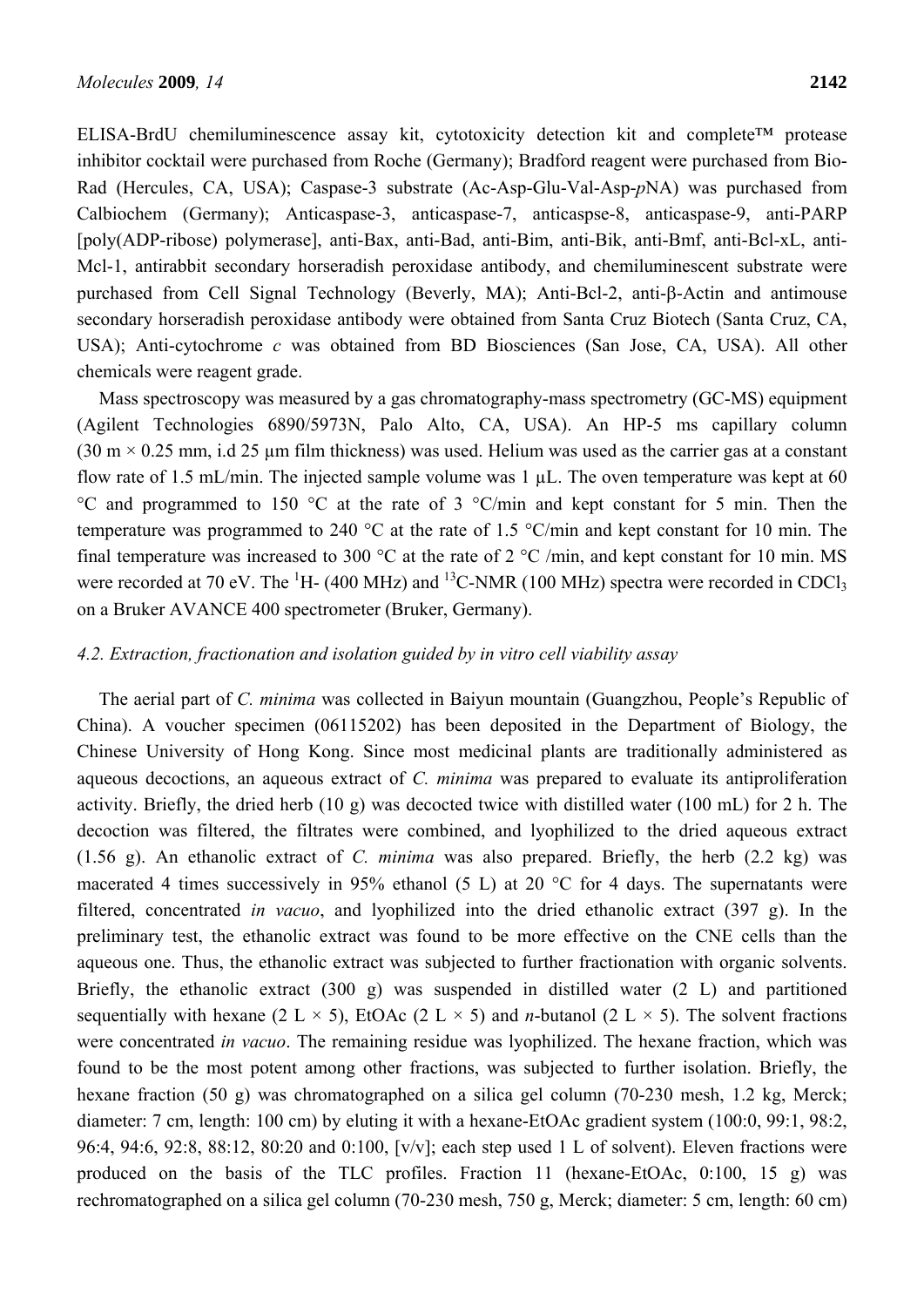with a gradient of hexane-EtOAc (92:8, 90:10, 0:100, [v/v]; each step used 2.5 L of solvent) to yield nine sub-fractions. Sub-fraction 9 (hexane-EtOAc, 0:100, 8 g) was further purified by repeated column chromatographies on a sephadex LH-20 column (25-100 μm, Fluka, Switzerland; diameter: 1.5 cm, length: 30 cm) using a mixture of chloroform-methanol (5:5, v/v) to yield 2β-(isobutyryloxy)florilenalin (IF, 50 mg, Figure 1). Colorless gum; EI-MS m/z: 334 [M]<sup>+</sup>; <sup>1</sup>H-NMR: δ 1.13 (3H, d, *J* = 0.8 Hz, H-18), 1.14 (3H, d, *J* = 0.7 Hz, H-19), 1.23 (3H, s, H-15), 1.60 (1H, m, H-6β), 1.86 (1H, br d, *J* = 15.7 Hz, H-3β), 2.10 (1H, dd, *J* = 4.7, 14.2 Hz, H-6α), 2.17 (1H, s, H-5), 2.17 (1H, s, H-1), 2.20 (1H, dd, *J* = 5.8, 15.7 Hz, H-3α), 2.30 (1H, dd, *J* = 11.7, 12.4 Hz, H-9β), 2.52 (1H, m, H-17), 2.70 (1H, dd, *J* = 3.6, 12.4 Hz, H-9α), 3.23 (1H, m, H-7), 4.59 (1H, m, H-8), 4.85 (1H, s, H-14'), 5.04 (1H, s, H-14), 5.27 (1H, dd, *J* = 2.4, 5.2 Hz, H-2), 5.65 (1H, d, *J* = 2.4 Hz, H-13'), 6.27 (1H, d, *J*  $= 2.8$  Hz, H-13); <sup>13</sup>C-NMR:  $\delta$  18.7 (-CH<sub>3</sub>), 18.8 (-CH<sub>3</sub>), 25.3 (C-15), 29.7 (C-6), 34.2 (C-17), 39.6 (C-9), 42.2 (C-7), 49.1 (C-3), 51.6 (C-5), 53.4 (C-1), 73.5 (C-2), 78.4 (C-4), 80.4 (C-8), 115.6 (C-14), 122.6 (C-13), 139.2 (C-11), 139.8 (C-10), 169.7 (C-12) and 176.4 (C-16).

#### *4.3. Cell culture*

Human nasopharyngeal cancer cells (CNE) and human normal skin cells (Hs68) were purchased from the Cell Bank of Type Culture Collection of Chinese Academy of Sciences (Shanghai, People's Republic of China) and the American Type Culture Collection (Rockville, MD, USA), respectively. CNE cells were maintained in RPMI-1640 medium, while Hs68 cells were maintained in DMEM medium. Both media were supplemented with 10% fetal bovine serum and 1% penicillin-streptomycin at 37 °C in a humidified incubator with  $5\%$  CO<sub>2</sub> atmosphere.

#### *4.4. Cell viability analysis by MTT assay*

Cell viability was determined by a MTT assay. Briefly, different concentrations of samples were added to the cells after 24-h incubation in a 96-well microtiter plate. Following incubation for specific times, MTT solution [20 μL, 5 mg/mL in phosphate buffered saline (PBS)] was added to each well, and the cells were further incubated for 4 h. Excess medium was removed and replaced by DMSO (150 μL) to dissolve the formazan crystals. The optical densities were determined by a microplate spectrophotometer (SPECTRAmax 250, Molecular Devices, MN, USA) at the wavelength of 570 nm.

# *4.5. Cell proliferation analysis by BrdU assay*

Cell proliferation was determined by the BrdU (5-bromo-2'-deoxyuridine) chemiluminescence assay which was based on the measurement of BrdU incorporation during DNA synthesis in proliferating cells. The ELISA-BrdU chemiluminescence assay kit (Roche, Germany) was employed. Briefly, after incubating the cells with various concentrations of IF for 24 h in a 96-well microtiter plate, BrdU labeling solution (100 μM, final concentration) was added, and the plate was incubated for 2 h. The labeling solution was removed and the cells were fixed with FixDenat solution for 30 min. After removal of the FixDenat solution, anti-BrdU-POD solution was added and further incubated for 1.5 h. The chemiluminescence intensity was determined according to the manufacturer's instruction. Cell proliferation was expressed as the percentage relative to the control which contained no IF.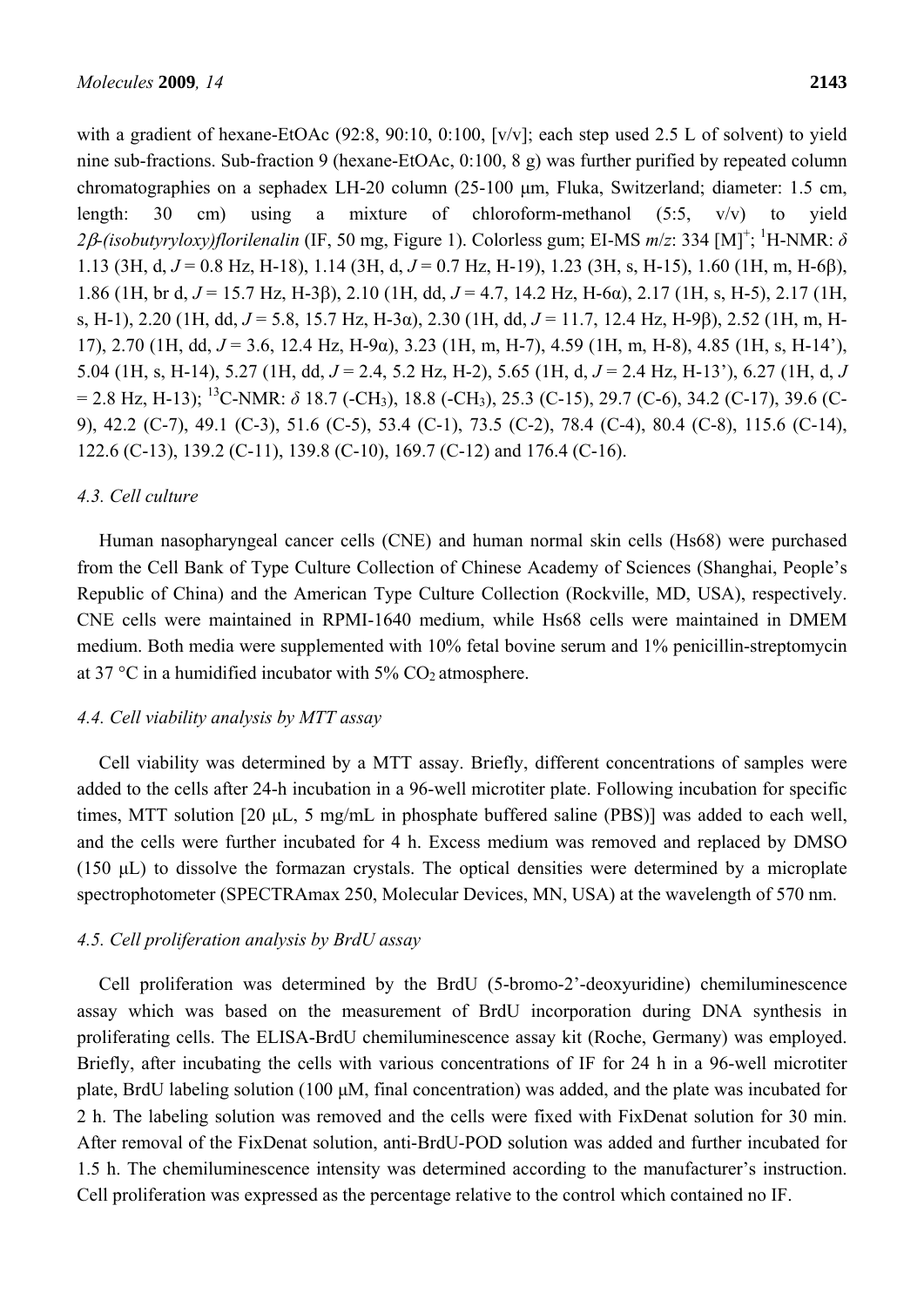#### *4.6. Cytotoxicity determination by lactate dehydrogenase (LDH) assay*

Cytotoxicity as reflected by the LDH activity was determined by the Cytotoxicity Detection Kit (Roche, Germany). Briefly, both treated and untreated cells were centrifuged at 500 *g* for 10 min at 20 °C. Supernatants (100 μL) were collected and transferred to a new 96-well microtiter plate. LDH activity was determined according to the manufacturer's instruction. Cytotoxicity was evaluated by measuring the percentage of LDH released into the medium. Cells treated with 1% Triton X-100 were used as positive control (i.e. 100% lysis of the cells).

#### *4.7. DNA contents analysis by flow cytometry*

The effect of IF on the cell cycle distribution of CNE cells were determined by flow cytometric analysis. Briefly, treated or untreated CNE cells were harvested and washed with PBS twice. Cells were stained with freshly prepared DNA staining solution containing propidium iodide (PI, 20 μg/mL), RNase A (200 μg/mL) and 0.1% Triton X-100 after fixed in 70% ethanol at -20 °C overnight. Stained cells were then subjected to analyze by a flow cytometer (EPICS XL Flow cytometry, Beckman Coulter, Miami, FL, USA). Cells displaying hypodiploid DNA content were quantified and regarded as the apoptotic population. In each experiment, 10,000 events per sample were recorded.

#### *4.8. Nuclear staining with DAPI*

Morphological changes in the nuclear chromatin of cells undergoing apoptosis were revealed by a nuclear fluorescent dye, DAPI. Briefly, cells after treatment for 72 h were harvested, washed with PBS twice. After fixed with 4% paraformaldehyde and permeated with 0.1% Triton X-100, the cells were stained with 2 μg/mL of DAPI for 15 min. The cells were then observed under a fluorescence microscope (Nikon Eclipse 80i, Japan).

#### *4.9. Mitochondrial membrane potential (ΔΨm) assay*

A cationic dye JC-1 was used to measure the depletion of mitochondrial membrane potential. JC-1 exhibits potential-dependent accumulation in mitochondria, indicated by a fluorescence emission shift from green to red. Briefly, after treatment with IF for 72 h, cells were washed with PBS twice and stained with 10 μM of JC-1. After incubation in dark at 37 °C for 15 min, cells were analyzed by the flow cytometer. Data are expressed in percentage of cells with changed ΔΨm.

## *4.10. Caspase activity assay*

Caspase activity was determined by using the colorimetric peptite caspase-3 substrate Ac-Asp-Glu-Val-Asp-*p*NA. Briefly, cell lysates were placed in 96-well plate, and 100 μM of the substrate was added. The plate was incubated at 37 °C for 1 h and caspase activity was determined by the microplate spectrophotometer at the wavelength of 405 nm.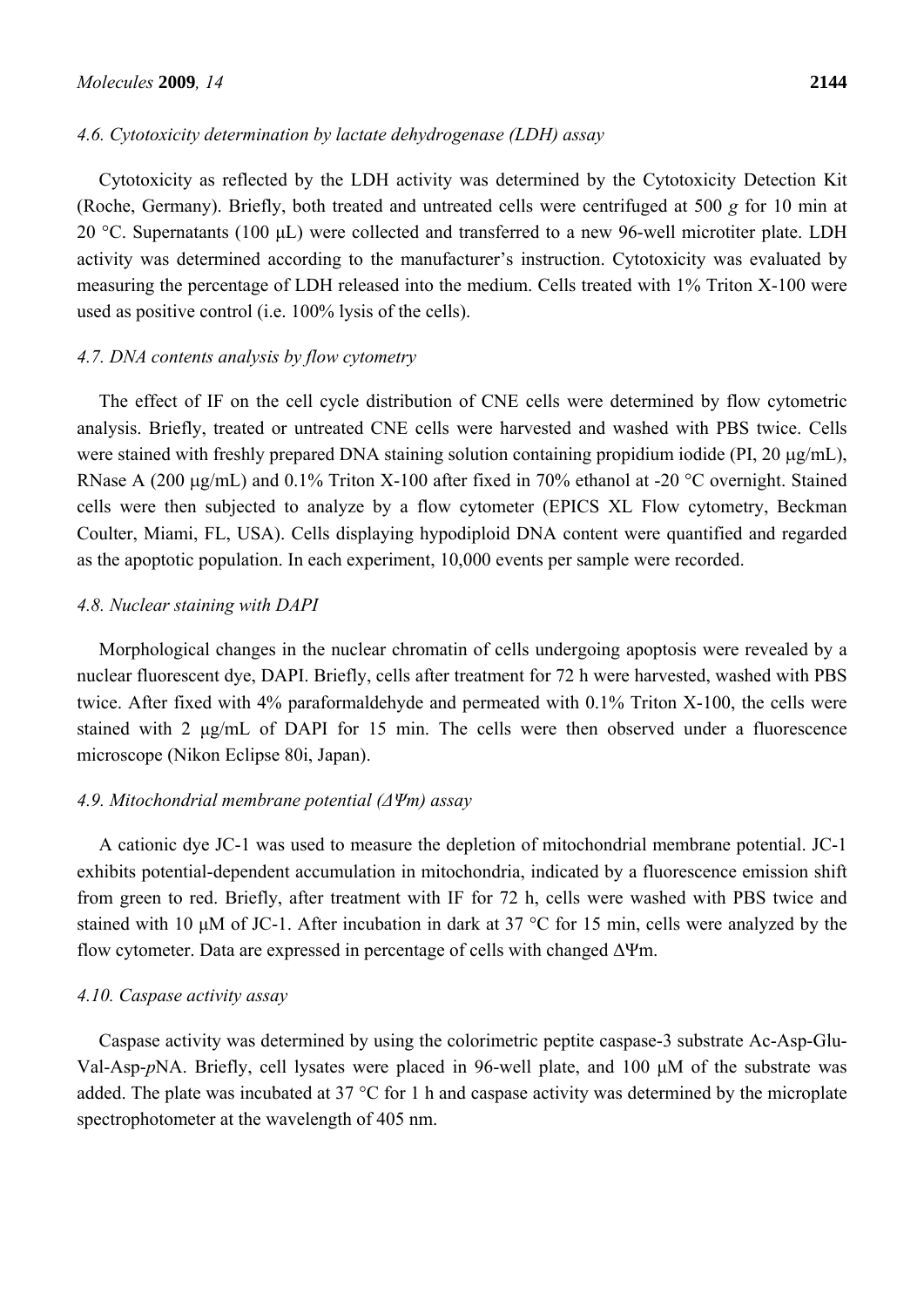#### *4.11. Western blot analysis*

To obtain cytosolic proteins, cells were harvested and lysed in hypotonic lysis buffer (250 mM sucrose, 20 mM Hepes, 1.5 mM MgCl<sub>2</sub>, 10 mM KCl, 1 mM EGTA, 1 mM DTT, complete<sup>TM</sup> protease inhibitor cocktail) for 30 min on ice. Then the cells were homogenized in a Dounce homogenizer with optimal gentle strokes. After centrifugation at 1,000 *g* for 10 min at 4 °C to remove the unlysed cells and nuclei, the supernatants were further centrifuged at 14,000 *g* for 15 min at 4 °C. The supernatant was collected as the cytosolic proteins. The total cellular proteins were extracted by lysing cells in a lysis buffer [1% IGEPAL CA 630 (Fluka, Switzerland), 150 mM NaCl, 50 mM Tris-HCl (pH 7.5), complete™ protease inhibitor cocktail] for 30 min on ice. Lysates were clarified by centrifugation for 15 min at 14,000 *g*. The supernatant was collected as the total cellular proteins. Protein concentrations were determined with Bradford reagent. Equal amounts of proteins (20-40 μg protein) were resolved on 7.5-12% SDS-polyacrylamide gels, followed by electrophoretic transfer to PVDF (Polyvinylidene fluoride, Millipore, Bedford, MA, USA) membranes. The membranes were blocked with 5% non-fat dry milk in TBST (Tris-Buffered Saline Tween-20) for 1 h, followed by incubation sequentially with primary antibodies at 4 °C and the horseradish peroxidase-conjugated secondary antibodies at 20 °C. Protein bands were detected on X-ray film (Fuji, Japan) using the chemiluminescent substrate.

# *4.12. Statistical analysis*

All results were expressed as mean  $\pm$  SD from three independent experiments. Statistical analysis was performed using a two-tailed Student's *t*-test. Difference with *p* < 0.05 (\*) was considered statistically significant.

#### **Acknowledgements**

This work was partially supported by the National Natural Science Foundation of China (No. 30840099).

#### **References**

- 1. Shi, Z.; Fu, G.X. *Flora of China*; Science Publishing House: Beijing, China, 1983; Vol. 76, no. 1, p. 132-133.
- 2. Lin, R.; Shi, Z. *Pharmacopoeia of China*; Science Publishing House: Beijing, China, 2005; p. 132.
- 3. Cheng, J.H.; Li, Y.B. *Anti-tumor Herbal Medicines and Their Proved Recipes*; Jiangxi Science & Technology Press: Jiangxi, China, 1998; p. 732.
- 4. Zhang, Y.H. *A Collection of Anticancer Chinese Medicines*. Jiangsu Science and Technology Publishing House: Nanjing, China, 2000; p. 435.
- 5. Wu, J.B.; Chun, T.T.; Ebizuka, Y.; Sankawa, U. Biologically active constituents of *Centipeda minima*: Isolation of a new plenolin ester and the anti-allergy activity of sesquiterpene lactones. *Chem. Pharm. Bull.* **1985**, *33*, 4091-4094.
- 6. Wu, J.B.; Chun, T.T.; Ebizuka, Y.; Sankawa, U. Biologically active constituents of *Centipeda minima*: Sesquiterpenes of potential anti-allergy activity. *Chem. Pharm. Bull.* **1991**, *39*,